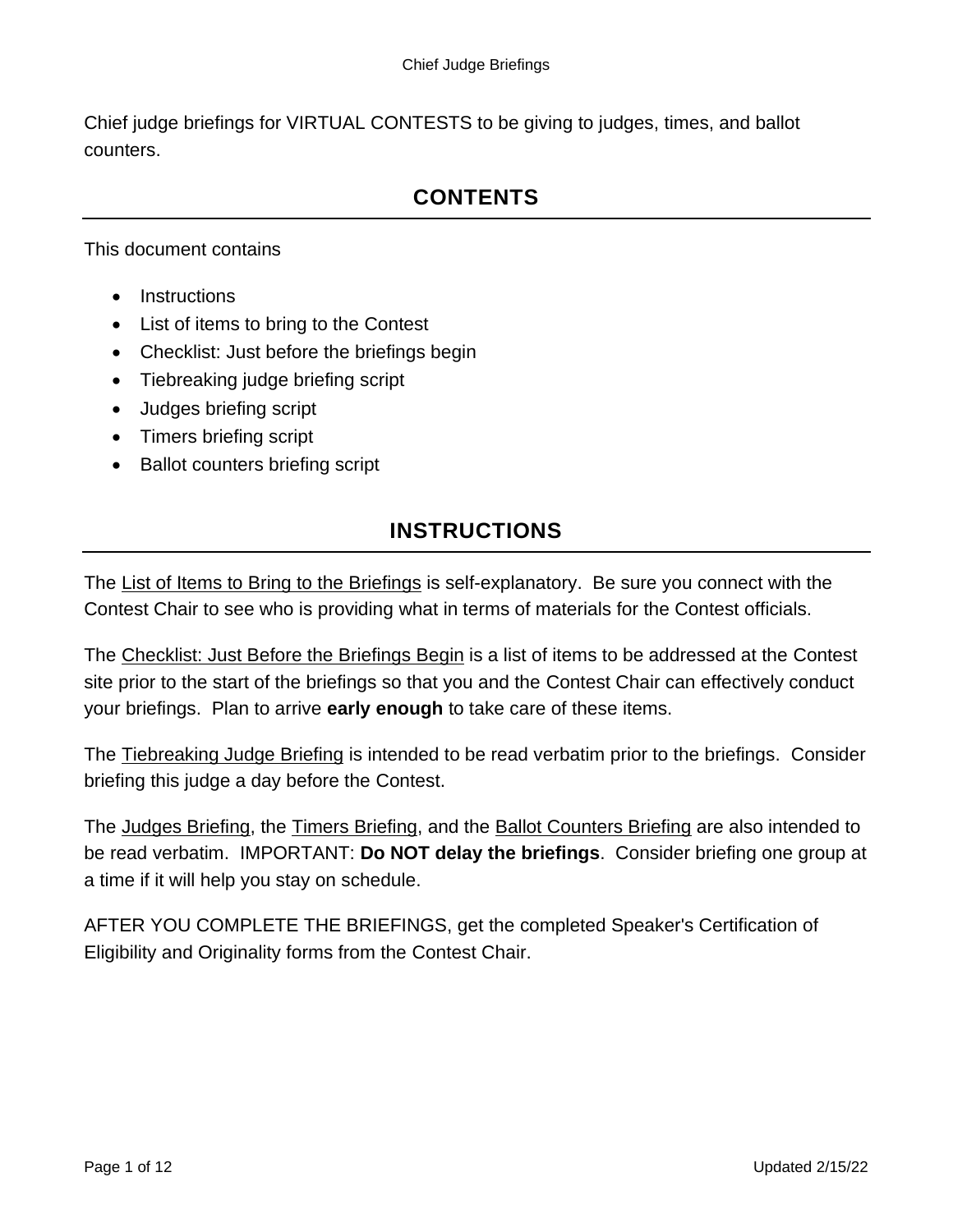### **LIST OF ITEMS TO BRING TO THE CONTEST**

- 1. A zipped folder or attached files, emailed to each judge that contains all the necessary Judges Guides and Ballots, one ballot per Contest:
	- a. International Speech (1172)
	- b. Humorous Speech (1191)
	- c. Tall Tales (1181)
	- d. Evaluation (1179)
	- e. Table Topics (1180)
- 2. A zipped folder or attached files, emailed to the tiebreaking judge containing the necessary Tiebreaking Judge's Guide and Ballot, one ballot per Contest:
	- a. Tiebreaking International Speech (1188)
	- b. Tiebreaking Humorous Speech (1191A)
	- c. Tiebreaking Tall Tales (1181A)
	- d. Tiebreaking Evaluation (1179A)
	- e. Tiebreaking Table Topics (1180A)
- ❖ **NOTE: Each judge should be ready to submit their ballot digitally via the agreed upon communication method (emailed or texted photo, cropped screenshot of the bottom section of the ballot, or entire ballot with the scoring section blank, etc). These must be sent simultaneously to the Chief Judge and Ballot Counters. The Tiebreaking Judge's ballot will be sent and collected only by the Chief Judge.**
- 3. Blank Judges Certification of Eligibility and Code of Ethics Forms (1170)
- 4. Current Rulebook (1171)
- 5. Results Form (1168)
- 6. Notification of Winners forms (1182), one per Contest
- 7. Counter's Tally Sheets (1176), three per Contest
- 8. Time Record Sheets (1175), one per Contest for each timer
- 9. Contact list with name, email, and phone number of all the Contest officials
- 10.Extra pens
- 11.A copy of this document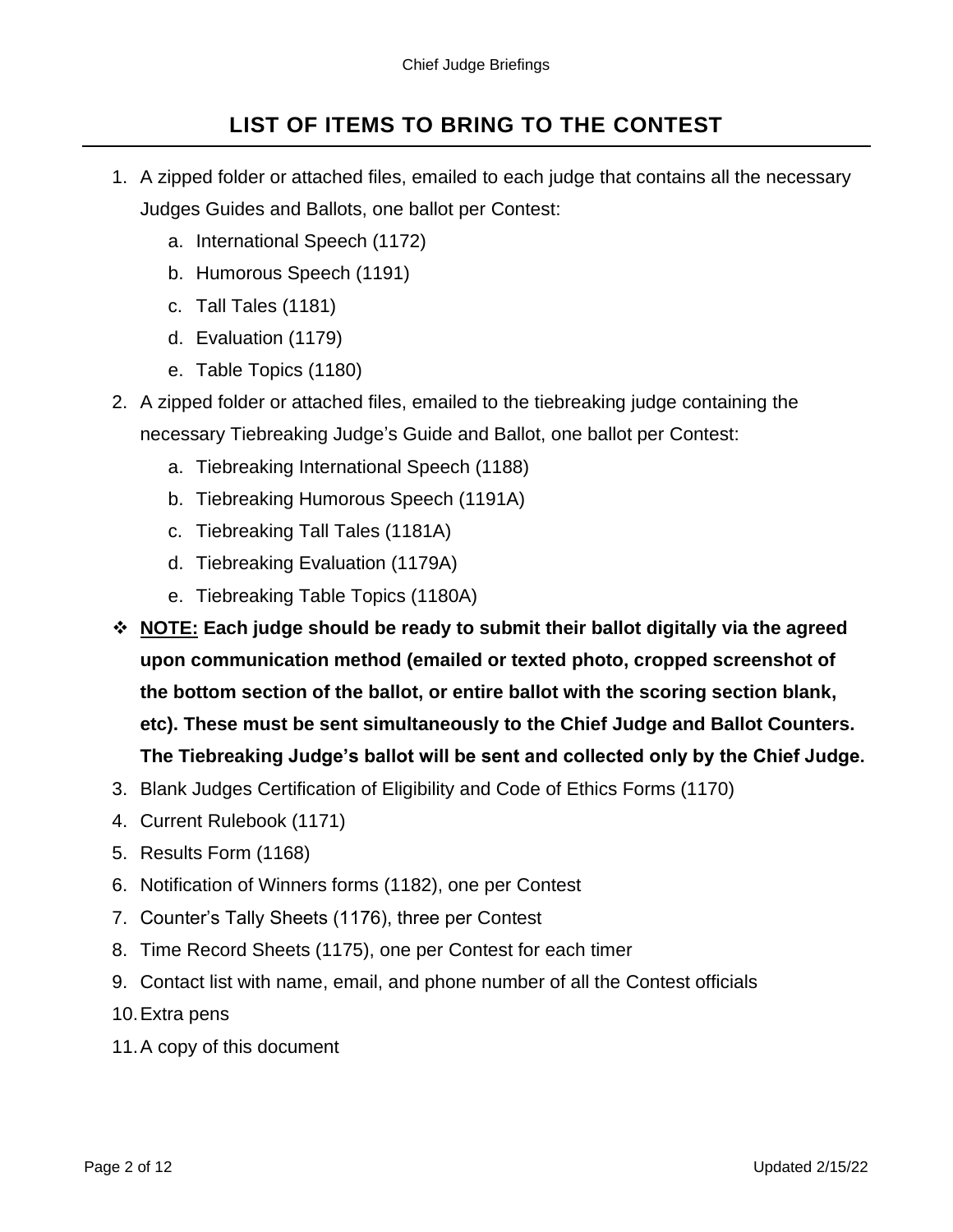12.Blank Contest Winner Announcement Script forms, one for each Club, Area, or Division Contest, along with an envelope in which to submit completed ballots.

## **CHECKLIST: BEFORE THE BRIEFINGS BEGIN**

- ❖ Select the method of electronically reporting results with Contest Chair. Collect contact information of those who will receive the Contest results (Contest Chair, Chief Judge; Zoom Host, Primary Ballot Counter).
- ❖ Create a contingency plan for announcing winners in case of Wi-Fi disruption.
- ❖ Charge batteries for primary and back-up devices. Upload and organize forms and folders on desktop or on secondary device for easy retrieval, if needed.
- ❖ Obtain a description of the speaking area from the Contest Chair.
- ❖ Work with the Contest Chair and Zoom Hosts to be sure that the timing signals are visible to all Contestants.
- ❖ Request that Zoom Hosts create breakout rooms for pre-Contest briefings and for post-Contest ballot counting. Submit list of breakout room attendees to Zoom Host(s). (Do not designate the Tiebreaking Judge)
- ❖ Ensure that officials are assigned to their respective breakout rooms upon entering the Contest.
- ❖ Email ALL FORMS to officials at least five days prior to the Contest. Request that officials review the materials, including the briefings, and address questions.
- ❖ Ensure that completed Judge's Certification forms are submitted to you at least two days prior to the Contest.

### **TIEBREAKING JUDGE BRIEFING**

NOTE: Brief the tiebreaking judge in **private** before the Contest date. Confer with them on the Contest date, prior to the briefing the judges, timers, and ballot counters.

- 1. Thank you for participating as a judge in this virtual speech contest and attending this [online] briefing.
- 2. Confirm receipt of their signed/e-signed Judge's Certification form. If needed, email the form. You must receive the form prior to the start of the contest.
- 3. A tiebreaking judge's goal is to **rank each Contestant in order** in each Contest.
- 4. Use the Judge's Guide and Ballot and the following Judging Process:
	- *Sign/e-sign/type your name at the bottom each Ballot. Unsigned ballots will not be counted. Your typed name is an acceptable signature.*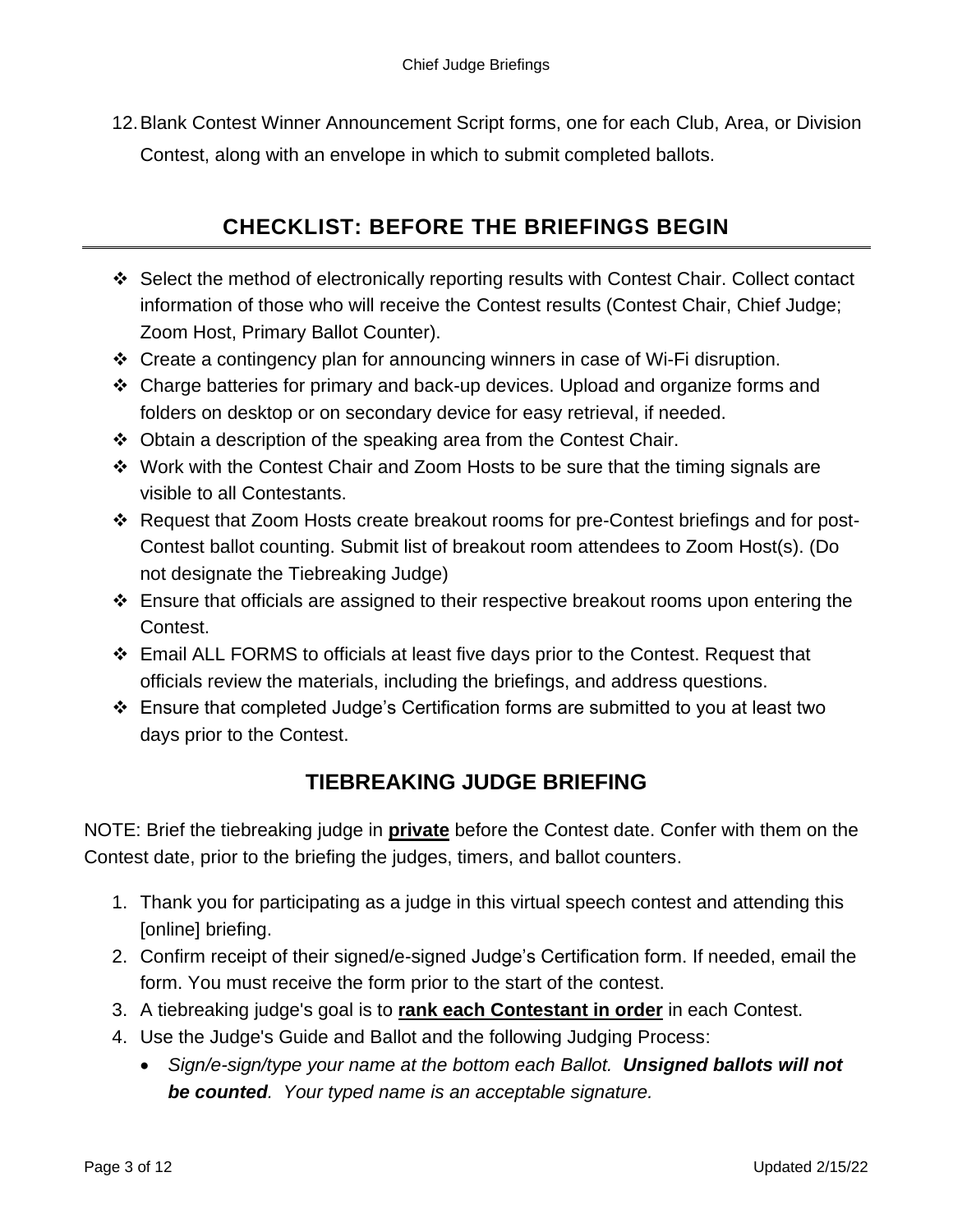- *Read and familiarize yourself with the Judging Criteria and the Judge's Code of Ethics on the second page of your ballot.*
- *In case the Contest roster has changed, please reconfirm that you are still eligible to judge all contestants based on the level of the contest.*
- Write Contestant names across the top of the ballot in speaking order, either left to right, or right to left. The Contest Toastmaster will provide the speaking order.
- At the conclusion of a speech, you will be given one minute of silence to score the Contestant based on each criterion, then add up the scores.
- *After the last speech, please rank all Contestants in order in the Ballot section*. Break your own ties, if needed. Do this as promptly as you can.
- You are not required to award placement based on your numerical scores.
- *Submit the ballot digitally via the agreed upon communication method. Send it ONLY to the Chief Judge*. *The Chief Judge will be available to address technical challenges via text, email, or call. (Confirm contact information)*
- If a protest is lodged, you will participate in a protest hearing. Protest rules and procedures will be reviewed later in this briefing.
- *Delete or destroy the top portion of your Judge's Guide and Ballot* after the Contest. Do not discuss your notes or decision with anyone. Please refrain from ALL public criticism of the Contest.
- *Do not record and or repost recorded portions of the Contest.*
- **5. Judging is to be done only according to the Judge's Guide and Ballot. The following reminders will help ensure fairness:**
	- Age, sex, race, creed, national origin, or professional beliefs are not considerations.
	- *Judge each speaker only on today's performance, not on past performance or reputation. How well a speaker has done in the past or could have done is not a consideration.*
	- The first and last speakers are not to be judged differently from those in the middle.
	- Do not give a break to the "underdog" (e.g., a new or handicapped Toastmaster).
	- Do not give extra credit to a speaker because they have successfully competed in Contests before.
	- Do not judge speakers based on your norms or your Club norms (e.g., use of lecterns, notes, or recognizing the Toastmaster, etc.).
	- Do not judge the speakers based on audio/video quality; camera angles; physical settings or objects in the background.
	- Judge without concern for speech time duration. Timers will handle timing disqualifications.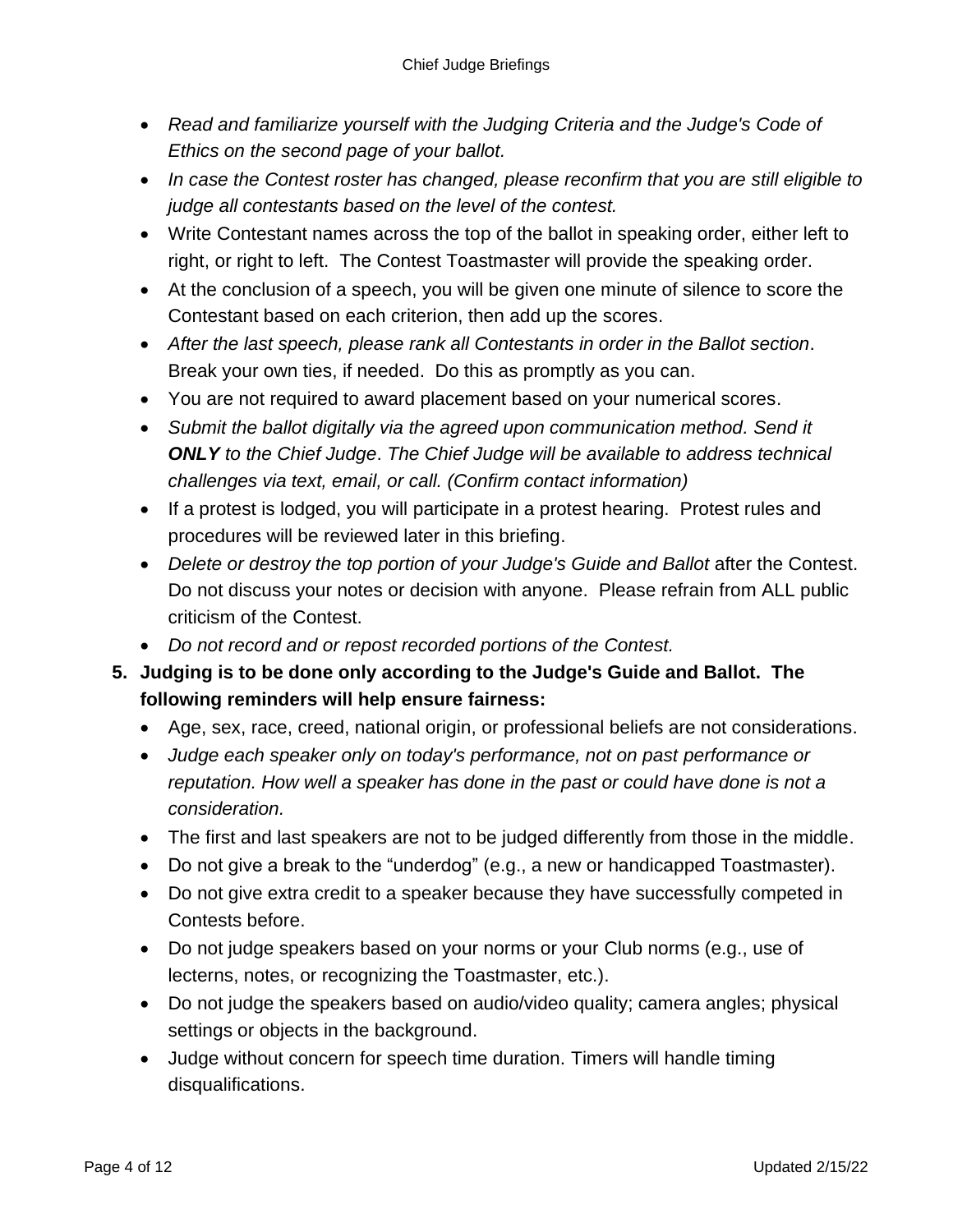- *If you experience lost audio/video connection during any speech, immediately inform the Chief Judge or the Contest Chair via private chat, text, email and/or phone call.*
- *6. Describe the speaking area to the Tiebreaking Judge.*
- 7. The following is about Protests:

Protests are limited to eligibility, originality, and reference to another contestant's speech and must only be lodged by voting judges and/or contestants. Any protest must be lodged with the chief judge and/or contest chair prior to the contest being adjourned.

The chief judge, contest chair, voting judges, and contestants must not consider protests from audience members.

- Quoted material may be used but it must be identified.
- If a Contestant does not give credit to quoted sources, this is grounds for protest.
- If a speech is **more than 25% non-original, even if** credit is given to the source, this is grounds for protest.
- Contestants must not reference another contestant, or a speech presented by another contestant, from the platform at the same contest in which they are competing.
- *Type PROTEST in the subject line OR write PROTEST clearly on your ballot slip/voting stub before submitting it to the chief judge.*
- Before a contestant can be disqualified on the basis of *originality, or for referencing another contestant's speech, the contestant must be given an opportunity to respond to the voting judges.*
- I will convene a protest hearing. After the protested Contestant makes their case, the judges will discuss/consider all the evidence then vote. *A majority of the voting judges must concur in the decision to disqualify. All decisions of the voting judges, and qualifying judges are final.*

# **JUDGES BRIEFING for VIRTUAL CONTESTS**

- *1. Thank you for participating as a judge in this Contest and attending this online briefing.*
- *2. Confirm receipt of signed/e-signed Judge's Certification form. If needed, email the form to them. You must receive it prior to the start of the contest.*
- 3. A judge's goal is to select 1st, 2nd, and 3rd place in each contest.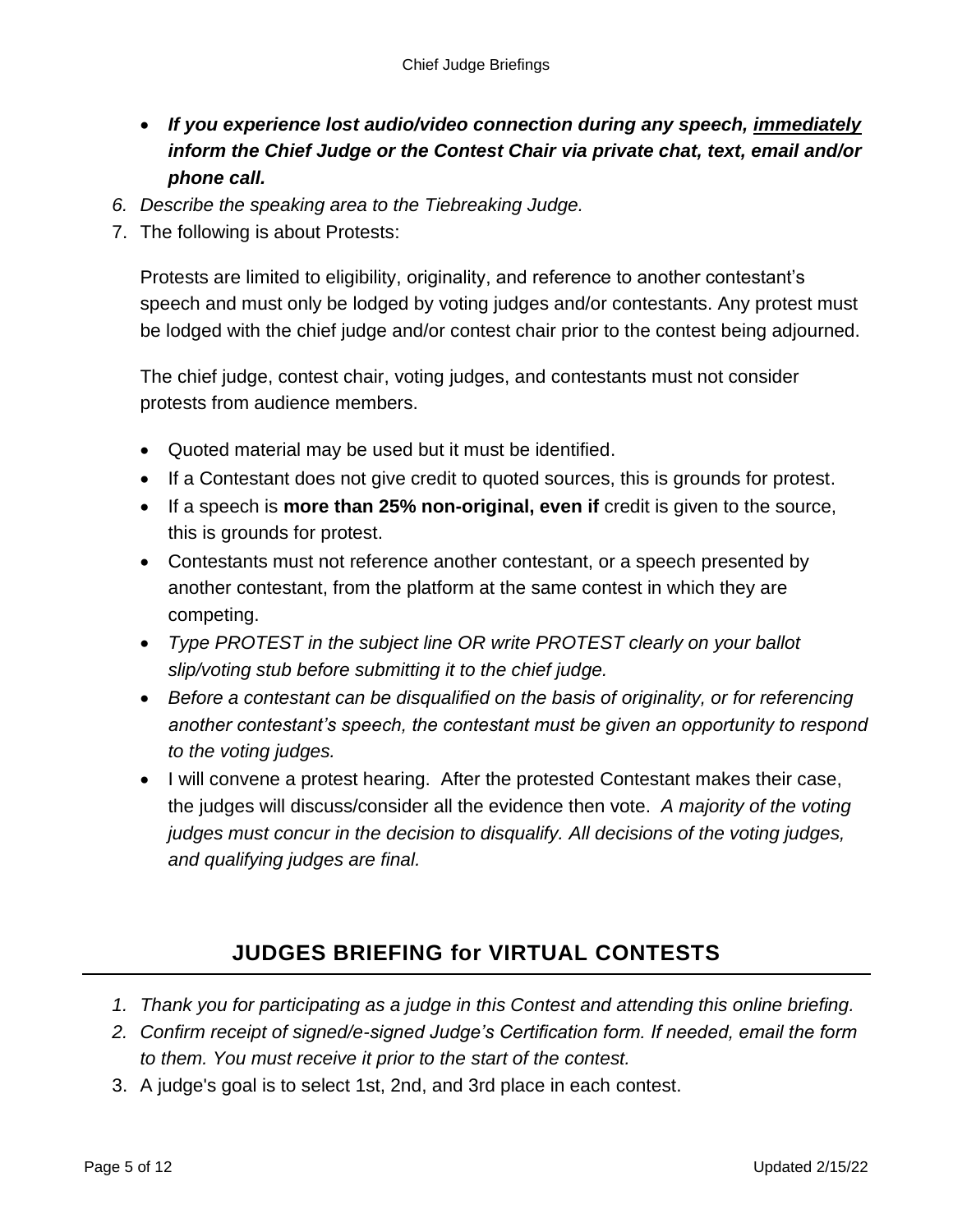- 4. *Sign/e-sign/type your name at the bottom of each Ballot. Unsigned ballots will not be counted. Your typed name is an acceptable signature*.
	- Read and familiarize yourself with the Judging Criteria and the Judge's Code of Ethics on the second page of your ballot.
	- *In case the Contest roster has changed, please reconfirm that you are still eligible to judge all contestants based on the level of the contest.*
	- Write Contestant names across the top of the ballot in speaking order, either left to right, or right to left. The Contest Toastmaster will provide the speaking order.
	- At the conclusion of a speech, you will be given one minute of silence to score the Contestants based on each criterion, then add up the scores.
	- *After the last Contestant, please rank Contestants in order in the Ballot section*. Break your own ties, if needed. Do this as promptly as you can.
	- *If invited, please accept the invitation to a Judge's Breakout room, where you will complete and submit ballots. The Chief Judge and Ballot Counters will support judges in submitting ballots AND confirm receipt of your completed ballot before releasing you back to the Main Gallery.*
	- You are not required to award placement based on your numerical scores.
	- *Submit the ballot digitally via the agreed upon communication method. Send it ONLY to the Chief Judge*. *The Chief Judge will be available to address technical challenges via text, email, or call. (Confirm contact information)*
	- If a protest is lodged, you will participate in a protest hearing. Protest rules and procedures will be reviewed later in this briefing
	- Delete or destroy the top portion of your Judge's Guide and Ballot after the Contest. Do not discuss your notes or decision with anyone. Please refrain from ALL public criticism of the Contest.
	- *Do not record and or repost recorded portions of the Contest.*
- **5. Judging is to be done only according to the Judge's Guide and Ballot. The following reminders will help ensure fairness:**
	- Age, sex, race, creed, national origin or professional beliefs are not considerations
	- Judge each speaker only on today's performance, not on past performance or reputation. How well a speaker has done in the past or could have done is not a consideration.
	- The first and last speakers are not to be judged differently from those in the middle.
	- Do not give a break to the "underdog" (e.g., a new or handicapped Toastmaster).
	- Do not give extra credit to a speaker because they have successfully competed in previous Contests.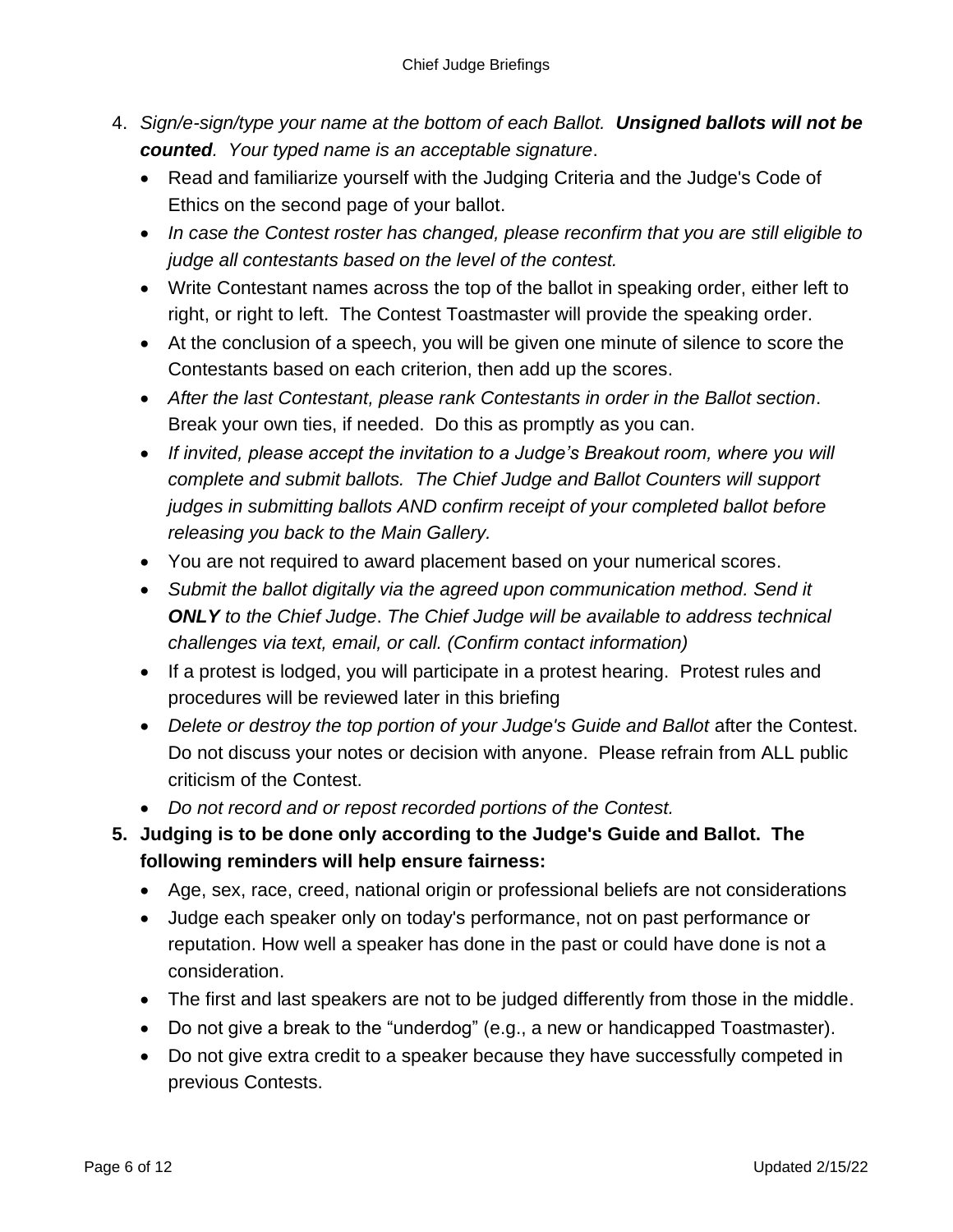- Do not judge speakers based on your norms or your Club norms (e.g., use of lectern, notes, or recognizing the Toastmaster, etc.)
- *Do not judge the speakers based on audio/video quality; camera angles; physical settings or objects in the background.*
- Judge without concern for speech time duration. Timers will handle timing disqualifications.
- *If you experience lost audio/video connection during any speech, immediately inform the Chief Judge via text, email and/or phone call.*
- *6. Describe the speaking area to the Judges.*
- 7. The following is about Protests:

Protests are limited to eligibility, originality, and reference to another contestant's speech and must only be lodged by voting judges and/or contestants. Any protest must be lodged with the chief judge and/or contest chair prior to the contest being adjourned.

The chief judge, contest chair, voting judges, and contestants must not consider protests from audience members.

- Quoted material may be used but it must be identified.
- If a Contestant does not give credit to quoted sources, this is grounds for protest.
- If a speech is **more than 25% non-original, even if** credit is given to the source, this is grounds for protest.
- Contestants must not reference another contestant, or a speech presented by another contestant, from the platform at the same contest in which they are competing.
- *Type PROTEST in the subject line OR write PROTEST clearly on your ballot slip/voting stub before submitting it to the chief judge.*
- *Before a contestant can be disqualified on the basis of originality, or for referencing another contestant's speech, the contestant must be given an opportunity to respond to the voting judges.*
- I will convene a protest hearing. After the protested Contestant makes their case, the judges will discuss/consider all the evidence then vote. *A majority of the voting judges must concur in the decision to disqualify. All decisions of the voting judges, and qualifying judges are final.*

# **TIMERS BRIEFING for VIRTUAL CONTESTS**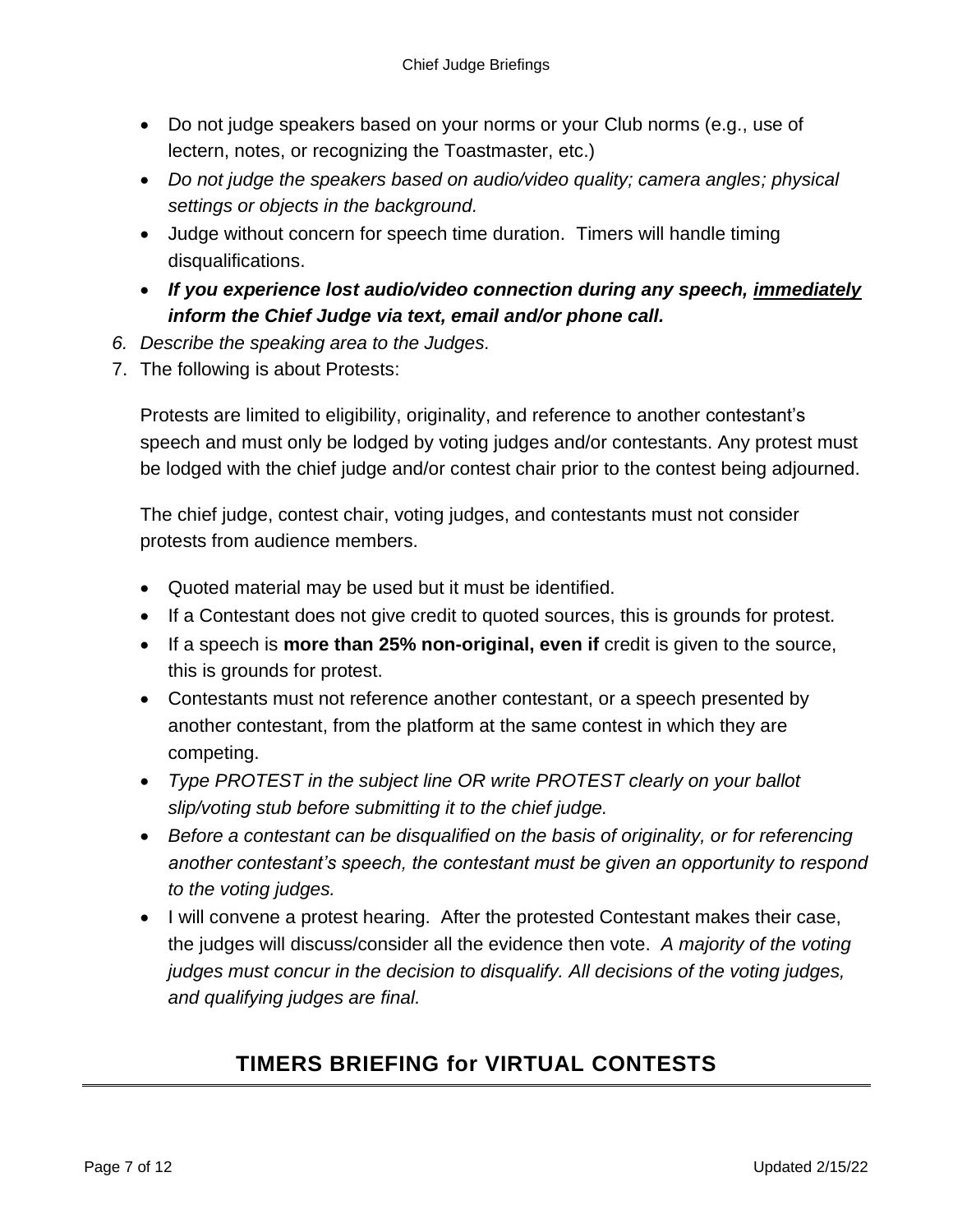Thank you for participating as a timer in this Contest and for attending the briefing.

- *Each timer should have a timing device (stopwatch, cellphone, tablet, etc.), visible timing signal/indicators (virtual or manual cards), and manual timing cards as backup in case of timing light malfunction.*
- *Any visually impaired Contestant may request and must be granted a form of warning signal of their choosing. Examples of acceptable warning signals: buzzer, bell, a person announcing times at the appropriated intervals (i.e., five, six, seven minutes).*
- *Virtual backgrounds may contain the name or initial of each corresponding color. For example, GREEN or G; YELLOW or Y; RED or R.*
- *In all speech Contests, no signal may be given for the overtime period. No Time Clocks may be displayed during any Contestant presentation.*
- Please test timing signals prior to each Contest to ensure they are working properly and can be seen.
- *If you are using virtual backgrounds, ensure that YOUR IMAGE OR MOTIONS do not obstruct or distort the speaker's view of the signal colors. Timers can cover their camera to avoid distracting Contestants.*
- *Both Timers will time each Contestant's speech and have timing signals prepared. Both Timers will MUTE audio, unless the Contestant requires an audible warning signal.*
- *Primary Timer (#1) will have their video ON during the Contestants' speech. They will be "pinned" to the speaker's view during the speeches. Secondary Timer (#2) will have their Audio & Video OFF during the Contestant's speech. If the Primary Timer experiences a technical issue, the Secondary Timer will turn on their video and (unmute audio, if necessary***).**
- *Both Timers should individually complete a Timer's Record Sheet.*
	- o *Primary Timer (#1) will electronically submit their record sheet to the Chief Judge at the end of the Contest.*
	- o *If the Primary Timer experience loss of audio/visual connection during any presentation, they must notify the Chief Judge immediately. The Secondary Timer will continue to time the presentations.*
		- *The Secondary Timer will submit their complete timing record to the Chief Judge.*
- *IMMEDIATELY NOTIFY THE CHIEF JUDGE OF ANY TECHNICAL FAILURE.*
	- $\circ$  In the event of technical failure of the signal or timing equipment, a speaker is allowed 30 seconds extra overtime before being disqualified.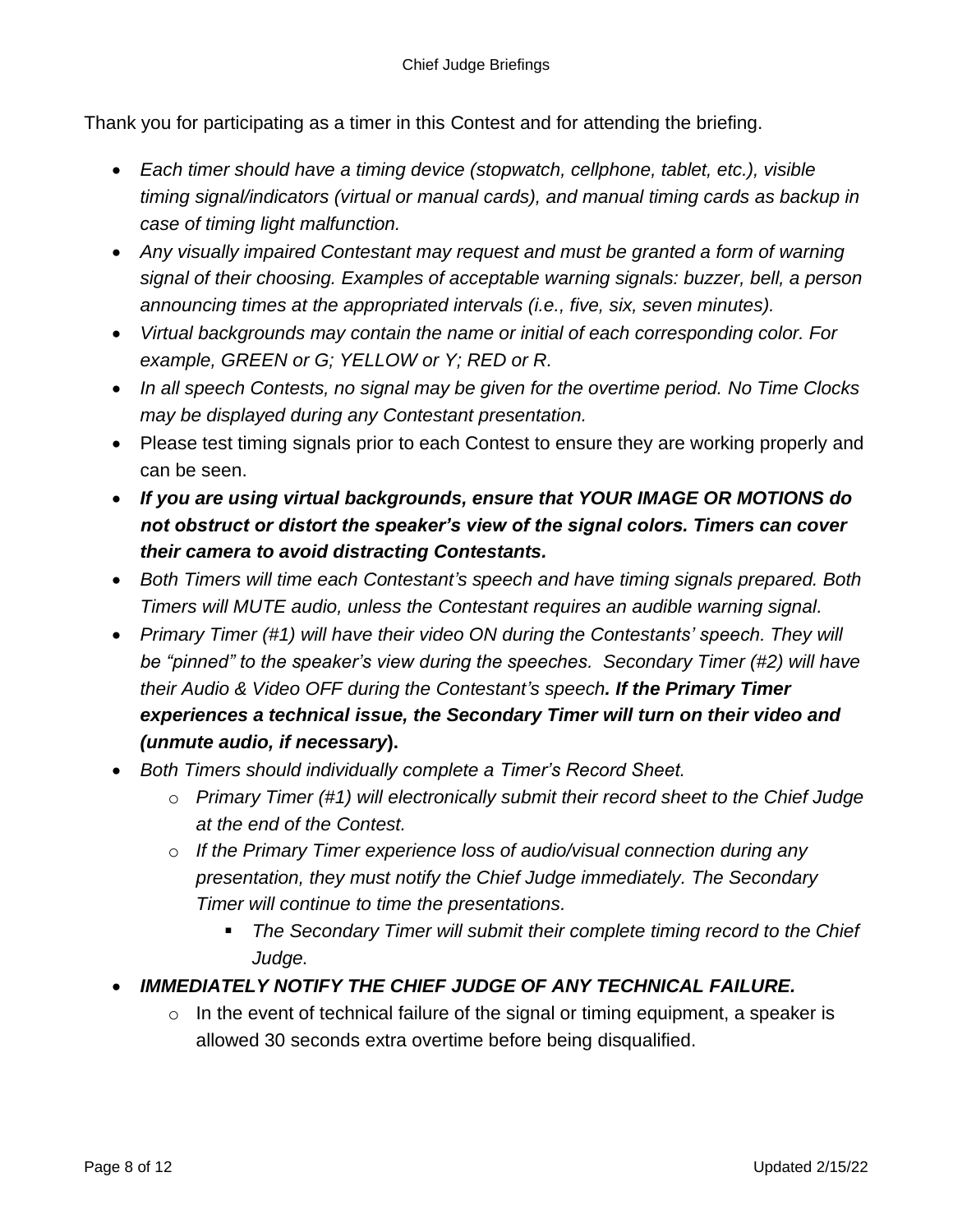- Prior to announcing results, the Contest Chair must announce if time disqualifications occurred, but not name the contestant(s) involved.
- Announcement of contest winners is final unless the list of winners is announced incorrectly, in which case the chief judge, ballot counters, or **timers** are permitted to immediately interrupt to correct the error.

Timing will begin with the Contestant's first definite verbal or nonverbal communication with the audience. This usually will be the first word uttered by the Contestant but would include any other communication such as sound effects, gestures, a staged act by another person, etc. *(Go over the times.)*

| <b>SIGNALS</b> | <b>International</b> | <b>Humorous</b> | <b>Tall Tales</b> | <b>Evaluation</b> | <b>Table Topics</b> |
|----------------|----------------------|-----------------|-------------------|-------------------|---------------------|
| <b>Green</b>   | 5:00                 | 5:00            | 3:00              | 2:00              | 1:00                |
| Yellow         | 6:00                 | 6:00            | 4:00              | 2:30              | 1:30                |
| Red            | 7:00                 | 7:00            | 5:00              | 3:00              | 2:00                |

Display the GREEN signal at the appropriate time. Leave it visible until it is time to display the YELLOW signal. Leave the yellow signal visible until it is time to display the RED signal. Leave the red signal displayed until the speaker concludes their speech. Do not give any indication or signal that a Contestant has exceeded the qualification time.

Are there any questions regarding speech timing requirements?

The Toastmaster will request one minute of silence between Contestant speeches. Determine which of you will do the timing, who will notify the Toastmaster, and how you will give the notification (e.g. voice, green light/card, raised hand).

*After the last Contestant has finished, submit your completed Timing Record to the Chief Judge via the agreed upon method (i.e., email, text, photo, or fax). Report any timing signal malfunctions in your remitted record. Briefly describe:*

- *Name of Timer*
- *Name of Contestant*
- *Type and duration of malfunction.*
- *Remedy/resolution*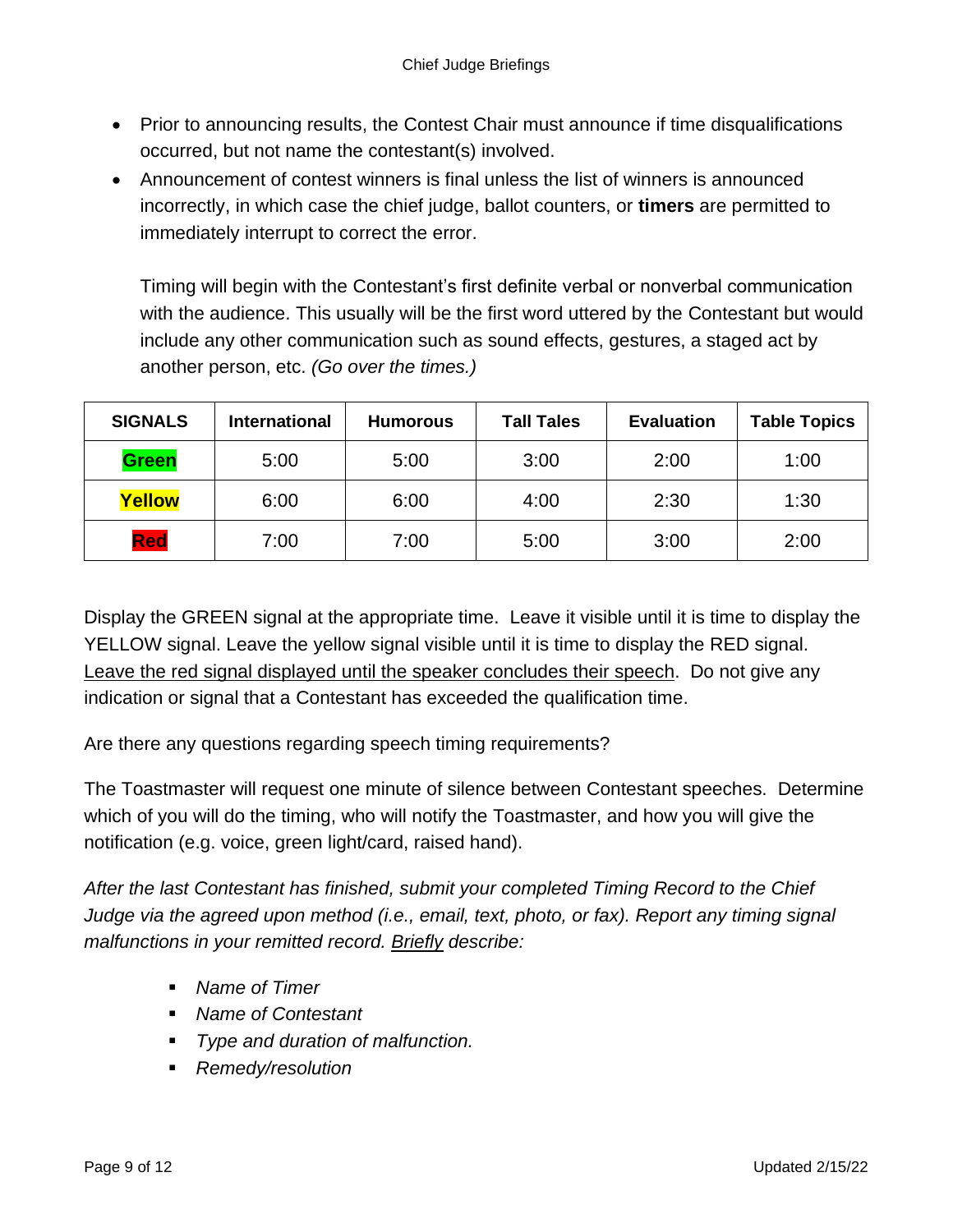**For the Evaluation Contest only:** Time the Test Speech (5-7 minutes) so that the Test Speaker knows when to conclude. After the Test Speech is completed, Timer 1 will accompany the Sergeant-at-Arms and the Contestants to the holding area (breakout room) where the Contestants will have five minutes to complete their preparation notes. Begin timing as soon as the Sergeant-at-Arms says to begin. When five minutes are up, notify the Sergeant-at-Arms and then return to the room (Main Gallery) where the Contest is being held to time the Evaluations.

Are there any questions?

# **BALLOT COUNTERS BRIEFING for VIRTUAL CONTESTS**

Thank you for participating as a ballot counter in this Contest and for attending the briefing.

*\*\*\* At club contests, two (2) counters are appointed, unless impractical. At Area and Division contests, two (2) counters must be appointed. At District contests, three (3) counters must be appointed. \*\*\**

#### **COLLECTING BALLOTS (Virtual Contests)**

In the Virtual Contest, the Chief Judge will designate a Primary/Lead Ballot Counter to serve as a temporary proxy in case of a loss of connectivity or other technical issue.

We will begin with the process for collecting ballots.

- At the end of the Virtual Contest, the voting judges will submit their ballots to the Chief *Judge (and possibly also the ballot counters or the primary ballot counter) via the agreed upon communication method.*
	- o *Judges and Ballot Counters may receive an invitation to the Chief Judge Breakout room. If invited, please accept the invitation.*
		- *While in the breakout room, remain silent while judges complete and remit their ballots to the Chief Judge and Ballot Counters.*
		- *The Chief Judge will confirm (verbally or in private chat) receipt of each judge's ballot and release the corresponding judge back into the Main Contest Gallery.*
		- *No judges will be present while ballots are tallied.*

Are there any questions regarding the process for collecting ballots?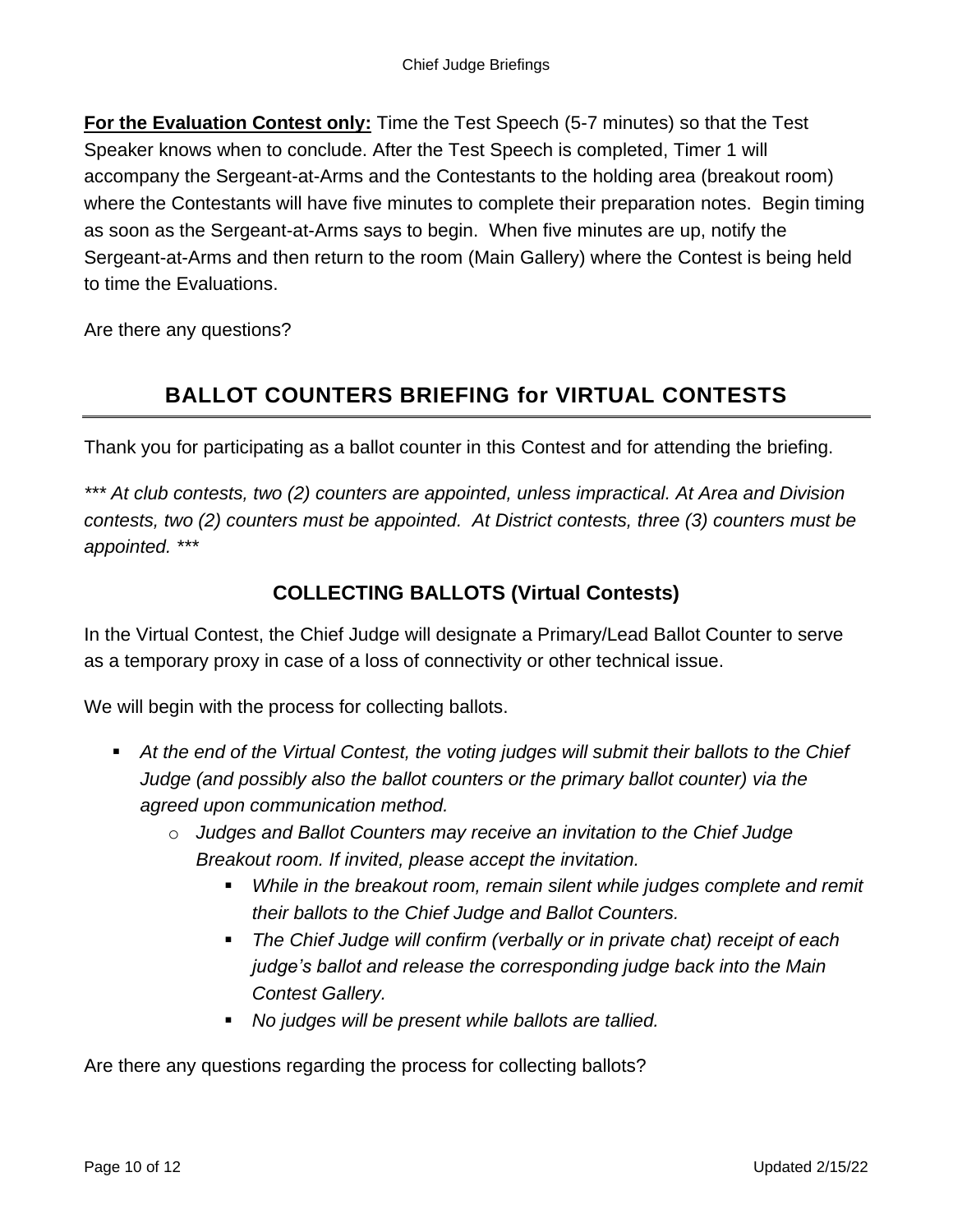#### **COUNTING/TALLYING BALLOTS (Virtual Contests)**

\*\*\**In the event that Chief Judge experiences technical issues or lost connections, the Lead Ballot counter may begin proofing ballots for validity. Lead Ballot Counter must report ANY discrepancies, to the Chief Judge (electronically) AND to the Contest Chair. AWAIT FURTHER INSTRUCTIONS before tallying results. \*\*\**

We will now review the process for counting ballots. First, check to ensure that each judge's ballot is signed, and that first, second, and third places have been entered*. TYPED SIGNATURES ARE ACCEPTABLE.* If there are only two Contestants, then ensure that first and second places have been entered. If there is only one Contestant, then ensure that first place has been entered. **Immediately inform the Chief Judge if multiple ballots are received electronically from any judge.**

*As Chief Judge you may:*

*A) disqualify invalid ballot(s)*

*B) contact the judge electronically and request clarification and or correction. Use your best judgment when deciding your course of action*

*Once you have only valid cut-away ballots (Voting Stubs), use the Counter's Tally Sheet to tally the scores. Write the names of the Contestants in speaking order across the top of the form. I (or Lead Counter) will read the names of the judges – write their names on the left side of the form in the order they were read.*

The Chief Judge will examine the time record sheet and determine if there are any time disqualifications. If there are, the names of disqualified Contestants will be stricken from the tally sheets.

I (or the Lead Counter), will then read each ballot, indicating which Contestants were 1st, 2nd, and 3rd. Write the appropriate number of points given by each judge under each Contestant's name. 1st place receives 3 points, 2nd place receives 2 points, and 3rd place receives 1 point. Next, total the score for each Contestant. When the count is complete, we will compare all scores on our individual Tally Sheet to ensure accuracy, and if not, resolve any discrepancies.

*If there is a tie for any of the top three positions, the Tiebreaking Judge's ballot will be used to break the tie. If the Chief Judge loses connection, call or text them so that they can consult the Tiebreaking ballot (received only by the Chief Judge*). For example, if there is a tie for second place, then second place will be awarded to the tied Contestant that is highest ranked on the